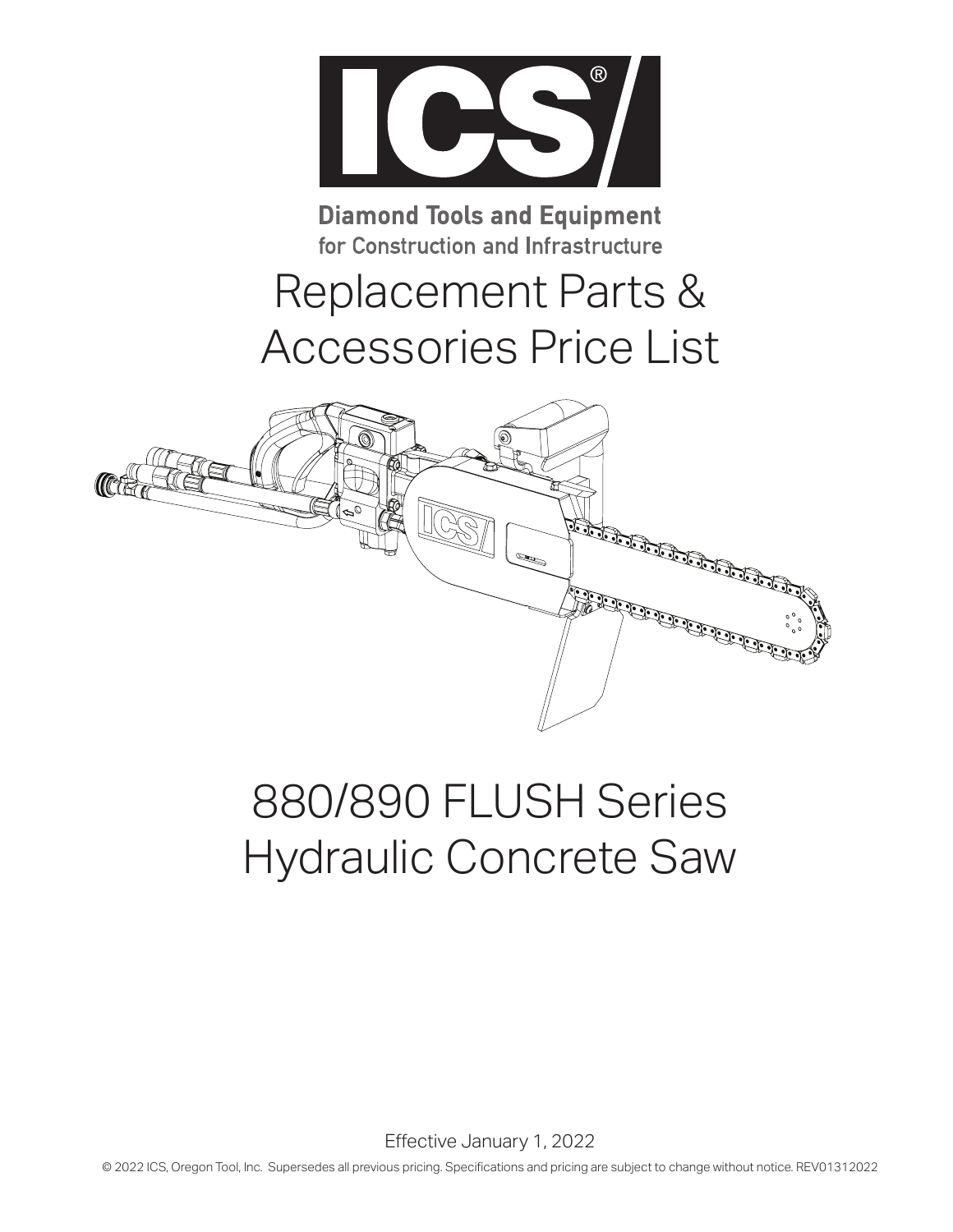#### TABLE OF CONTENTS 880/890 FLUSH Series Hydraulic Concrete Saw

| <b>I ITEM DESCRIPTION</b>                               | KF) | <b>PAGE</b> |
|---------------------------------------------------------|-----|-------------|
|                                                         |     |             |
| 880/890 FLUSH Series Hydraulic Saw Service Parts & Kits | n/a |             |
|                                                         |     |             |
| 880/890 FLUSH Series Hydraulic Saw Assembly             |     |             |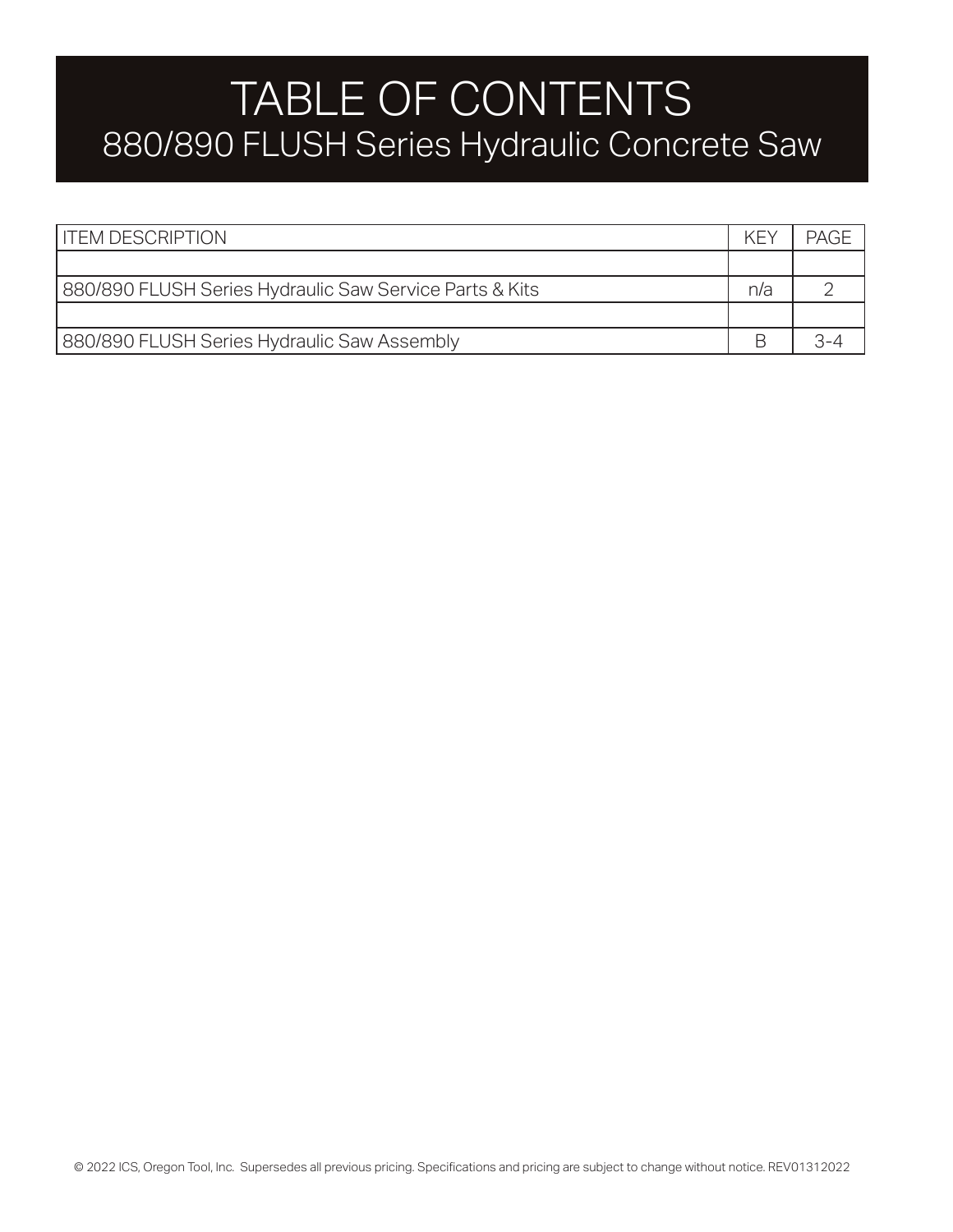### SERVICE PARTS & KITS 880/890 FLUSH Series Hydraulic Concrete Saw

| Part No. | <b>Description</b>                                                                                    | <b>MSRP</b> |
|----------|-------------------------------------------------------------------------------------------------------|-------------|
| 70619    | 880/890 SeriesTensioning Scrench, Hydraulic Saws                                                      | \$15.25     |
| 71526    | 880/890 Series Hydraulic Valve Spool Kit                                                              | \$101.00    |
| 72296    | 880/890 Series Hydraulic Valve Seal Kit                                                               | \$32.60     |
| 72347    | 880/890 Series Hydraulic Trigger Lock-Out Spring & Pin Kit                                            | \$27.95     |
| 506026   | 880/890 Series Hydraulic Trigger & Lock-Out Kit                                                       | \$45.55     |
| 507407   | 880/890 Series Hydraulic Front Handle Fastener Kit                                                    | \$15.15     |
| 518869   | 880/890 Series Hydraulic Water Valve Kit, includes clip, plunger, spring, ball & water bridge spindle | \$122.00    |
| 564985   | 880/890 Series Motor Conversion Kit 8 gpm (30 lpm) - includes drive sprocket/motor bolts              | \$866.00    |
| 564984   | 880/890 Series Motor Conversion Kit 12 gpm (45 lpm) - includes drive sprocket/motor bolts             | \$866.00    |
| 528594   | 880/890 Series Motor Seal Kit                                                                         | \$198.00    |
| 540291   | 880/890 Series Side Cover Gasket                                                                      | \$19.80     |
| 72342    | 880/890 Series Hydraulic Motor Bolt Kit                                                               | \$26.85     |
| 72344    | 880/890 Series Valve Bolt Kit                                                                         | \$29.35     |
| 566059   | 880/890 Series Water Shut-off Valve Kit                                                               | \$76.70     |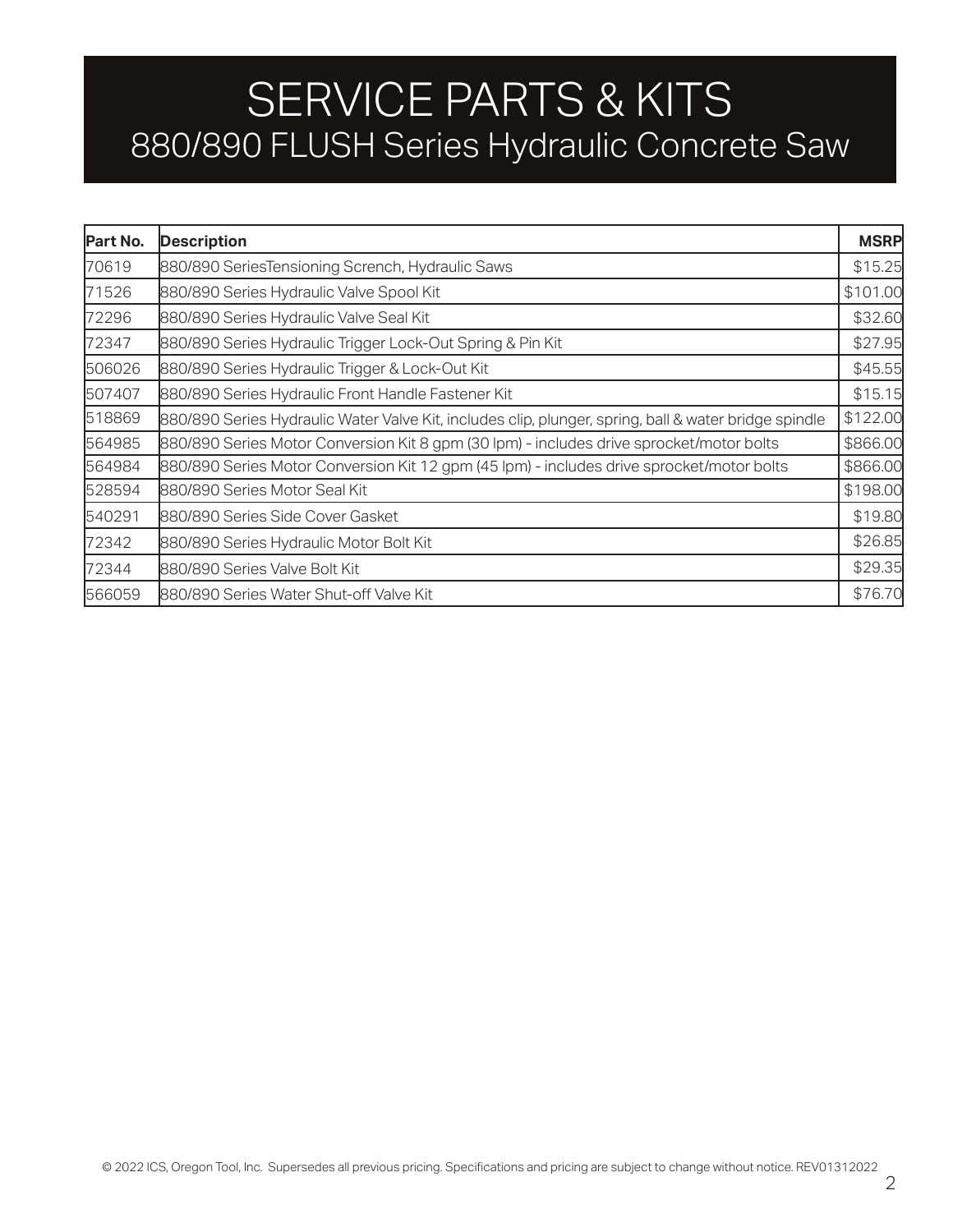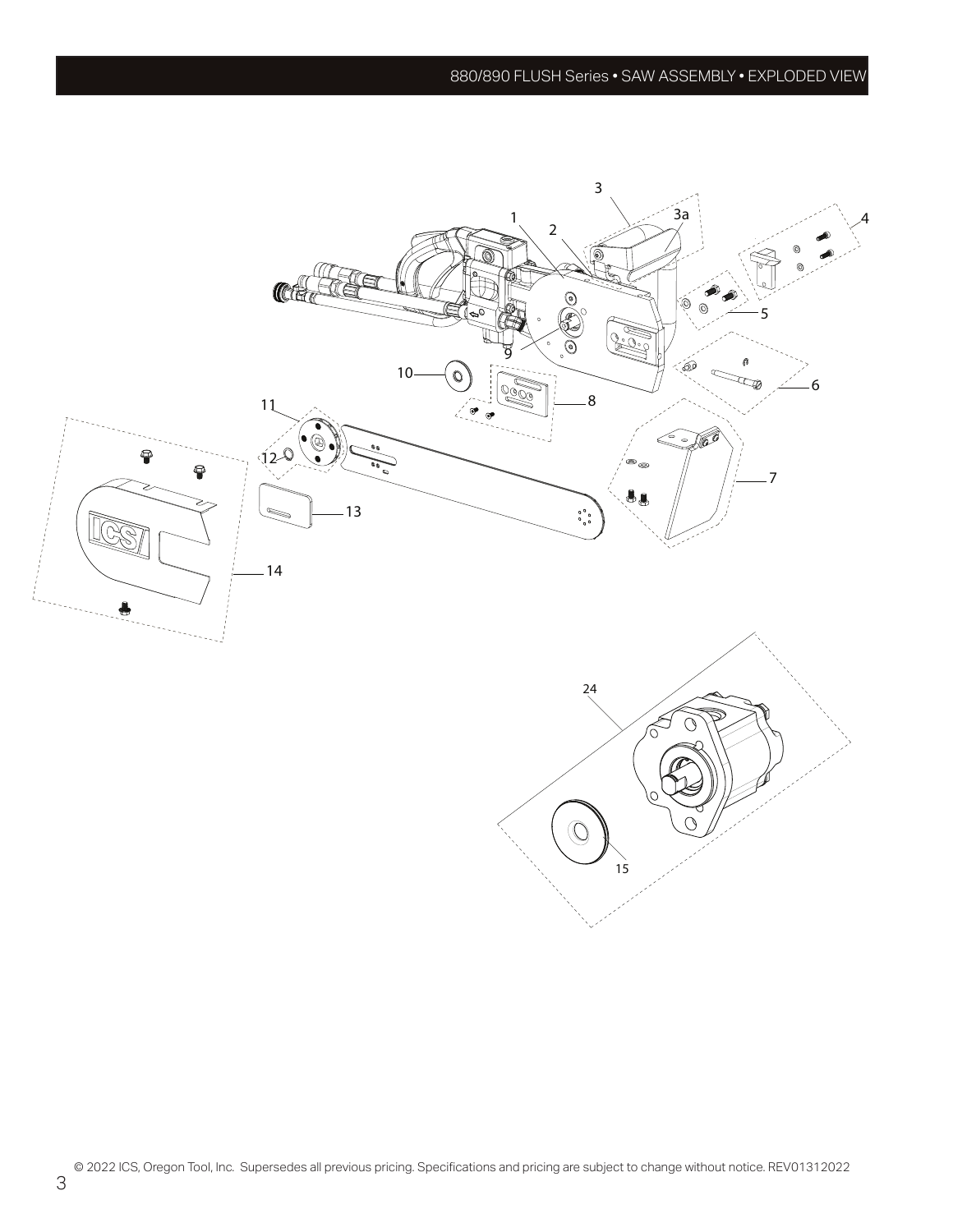#### 880/890 FLUSH Series • SAW ASSEMBLY • PARTS

| Key#           | Part No. | <b>Description</b>                                                                             | <b>MSRP</b> |
|----------------|----------|------------------------------------------------------------------------------------------------|-------------|
|                | 532512   | 880/890 FLUSH Series Mainframe Replacement Kit                                                 | \$404.00    |
| $\overline{2}$ | 564962   | 880/890 FLUSH Series Replacement Motor Kit 8gpm/30 lpm                                         | \$681.00    |
| $\overline{2}$ | 564983   | 880/890 FLUSH Series Replacement Motor Kit 12 gpm/45 lpm                                       | \$681.00    |
| 3              | 523947   | 880/890 FLUSH Series Front Handle Kit (includes 3a) 8gpm/30 lpm                                | \$231.00    |
| За             | 74586    | 880/890 FLUSH Series Front Handguard Kit 8gpm/30 lpm                                           | \$43.95     |
| 3              | 567102   | 880/890 FLUSH Series Front Handle Kit (includes 3a) 12gpm/45 lpm                               | \$231.00    |
| За             | 517874   | 880/890 FLUSH Series Front Handguard Kit 12 gpm/45 lpm                                         | \$42.95     |
| $\overline{4}$ | 524673   | 880/890 FLUSH Series WallWalker Spike Kit                                                      | \$272.00    |
| 5              | 524658   | 880/890 FLUSH Series Bar Clamp Bolt Kit                                                        | \$19.80     |
| 6              | 523946   | 880/890 FLUSH Series Tensioner Kit                                                             | \$62.75     |
| $\overline{7}$ | 576682   | 880/890 FLUSH Series Guard Flap Assembly Kit                                                   | \$69.75     |
| 8              | 523945   | 880/890 FLUSH Series Spacer Plate Kit                                                          | \$360.00    |
| 10             | 528563   | 880/890 FLUSH External Shaft Seal                                                              | \$67.40     |
| 11             | 565066   | 890 FLUSH Series Drive Sprocket Kit (includes Snap ring)<br>8gpm/12gpm(30 lpm/45 lpm) 890 ONLY | \$263.00    |
| 11             | 549761   | 880 FLUSH Series Drive Sprocket Kit (includes Snap ring)<br>8gpm/12gpm(30 lpm/45 lpm)          | \$268.00    |
| 12             | 549796   | 880/890 FLUSH Series Snap ring Kit                                                             | \$6.00      |
| 13             | 524657   | 880/890 FLUSH Series Bar Clamp Plate Kit                                                       | \$134.00    |
| 14             | 532515   | 880/890 FLUSH Series Side Cover Kit                                                            | \$371.00    |
|                |          | * All other replacement parts are the same as 880/890 Series                                   |             |
|                |          | **Replacement parts for Trigger are listed on page 2                                           |             |